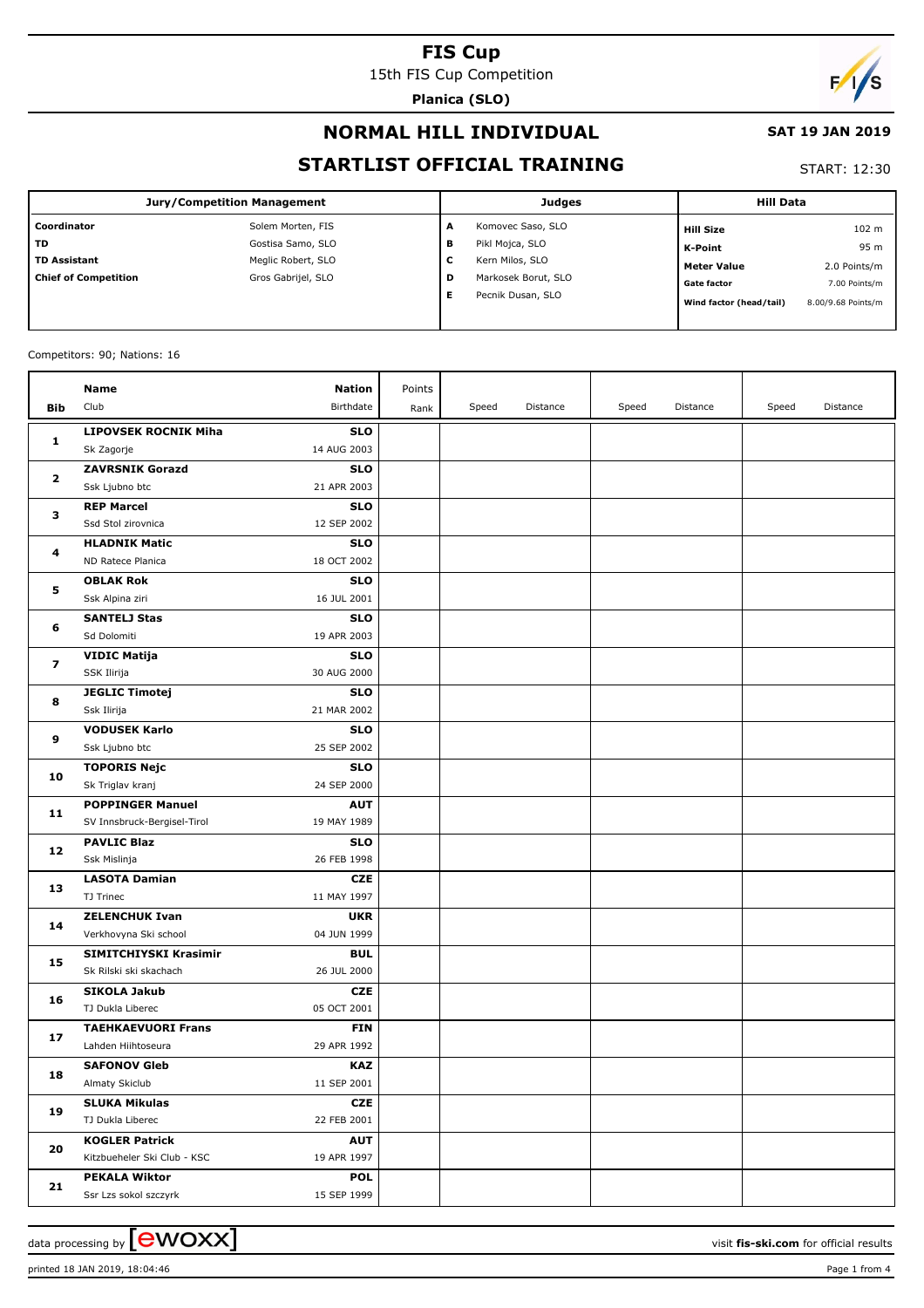15th FIS Cup Competition

**Planica (SLO)**



## **NORMAL HILL INDIVIDUAL**

#### **SAT 19 JAN 2019**

# **STARTLIST OFFICIAL TRAINING**

START: 12:30

|            | <b>Nation</b><br>Name                                                    | Points         |                   |                   |                   |
|------------|--------------------------------------------------------------------------|----------------|-------------------|-------------------|-------------------|
| <b>Bib</b> | Club<br>Birthdate                                                        | Rank           | Speed<br>Distance | Speed<br>Distance | Speed<br>Distance |
| 22         | <b>MORODER Daniel</b><br>ITA                                             |                |                   |                   |                   |
|            | 22 JAN 2002<br><b>GARDENA RAIFFEISEN</b>                                 |                |                   |                   |                   |
| 23         | <b>SUI</b><br><b>NIEDERBERGER Lean</b>                                   |                |                   |                   |                   |
|            | 08 JAN 2003<br>Bannalp-Wolfenschiessen                                   |                |                   |                   |                   |
| 24         | <b>DEVYATKIN Nikita</b><br><b>KAZ</b>                                    |                |                   |                   |                   |
|            | 03 APR 1999                                                              |                |                   |                   |                   |
| 25         | <b>WILKINSON Canden</b><br><b>USA</b>                                    |                |                   |                   |                   |
|            | Steamboat Springs winter sports clu<br>14 MAY 2002                       |                |                   |                   |                   |
| 26         | <b>BRESADOLA Davide</b><br>ITA<br>CS ESERCITO<br>10 SEP 1988             |                |                   |                   |                   |
|            | <b>KRZAK Jaroslaw</b><br><b>POL</b>                                      |                |                   |                   |                   |
| 27         | PKS Olimpijczyk<br>01 AUG 2000                                           |                |                   |                   |                   |
|            | SI Jeongheon<br>KOR                                                      |                |                   |                   |                   |
| 28         | 19 MAY 1994                                                              |                |                   |                   |                   |
|            | <b>POL</b><br><b>KIETA Krzysztof</b>                                     |                |                   |                   |                   |
| 29         | Wks Zakopane<br>25 JUL 2001                                              |                |                   |                   |                   |
|            | <b>TURSUNZHANOV Nurshat</b><br><b>KAZ</b>                                |                |                   |                   |                   |
| 30         | 08 FEB 2003                                                              |                |                   |                   |                   |
|            | <b>PACURAR Radu Mihai</b><br><b>ROU</b>                                  |                |                   |                   |                   |
| 31         | 06 SEP 2001<br>Cs Dinamo rasnov                                          |                |                   |                   |                   |
|            | <b>CAMENZIND Noah</b><br><b>SUI</b>                                      |                |                   |                   |                   |
| 32         | 06 AUG 2002<br>Einsiedeln                                                |                |                   |                   |                   |
| 33         | <b>HWANG Seokjae</b><br>KOR                                              |                |                   |                   |                   |
|            | 05 MAR 2001                                                              |                |                   |                   |                   |
|            | <b>VANSKA Elias</b><br><b>FIN</b>                                        |                |                   |                   |                   |
| 34         | Lieksa Ski club<br>20 JUL 1996                                           |                |                   |                   |                   |
| 35         | <b>SPULBER Mihnea Alexandru</b><br><b>ROU</b>                            |                |                   |                   |                   |
|            | Acs Sacele<br>11 DEC 2000                                                |                |                   |                   |                   |
| 36         | <b>CECON Alexander</b><br>ITA                                            |                |                   |                   |                   |
|            | MONTE LUSSARI<br>16 APR 2000                                             |                |                   |                   |                   |
| 37         | <b>RITZER Josef</b><br><b>AUT</b>                                        |                |                   |                   |                   |
|            | WSV Woergl<br>11 SEP 2000                                                |                |                   |                   |                   |
| 38         | <b>FELDOREAN Andrei</b><br><b>ROU</b>                                    | $\mathbf{1}$   |                   |                   |                   |
|            | 13 APR 2000<br>Acs Sacele                                                | 139.           |                   |                   |                   |
| 39         | <b>KOS Lovro</b><br><b>SLO</b>                                           | 3              |                   |                   |                   |
|            | SSK Ilirija<br>23 JUL 1999                                               | 134.           |                   |                   |                   |
| 40         | <b>BRESADOLA Giovanni</b><br>ITA<br><b>GS MONTE GINER</b><br>17 FEB 2001 | 4<br>130.      |                   |                   |                   |
|            | <b>CACINA Daniel Andrei</b><br><b>ROU</b>                                | 4              |                   |                   |                   |
| 41         | Cs Dinamo rasnov<br>17 OCT 2001                                          | 130.           |                   |                   |                   |
|            | <b>HOLIK Frantisek</b><br><b>CZE</b>                                     | 5              |                   |                   |                   |
| 42         | Lomnice-Dukla<br>23 OCT 1998                                             | 125.           |                   |                   |                   |
|            | <b>VASKUL Andrii</b><br><b>UKR</b>                                       | 5              |                   |                   |                   |
| 43         | Vorokhta Ski school<br>01 APR 1999                                       | 125.           |                   |                   |                   |
|            | <b>PRISLIC Ernest</b><br><b>SLO</b>                                      | 5              |                   |                   |                   |
| 44         | 30 SEP 1993<br>SK Zagorje                                                | 125.           |                   |                   |                   |
| 45         | <b>ROBNIK Luka</b><br><b>SLO</b>                                         | $\overline{7}$ |                   |                   |                   |
|            | SSK Ljubno BTC<br>25 OCT 2001                                            | 121.           |                   |                   |                   |
| 46         | <b>CHO Sungwoo</b><br>KOR                                                | 8              |                   |                   |                   |
|            | 01 JAN 2000                                                              | 120.           |                   |                   |                   |
| 47         | <b>MAYLAENDER Axel</b><br>GER                                            | 9              |                   |                   |                   |
|            | 02 AUG 1998<br>Sc Degenfeld                                              | 118.           |                   |                   |                   |

printed 18 JAN 2019, 18:04:46 Page 2 from 4

data processing by **CWOXX** and  $\overline{C}$  and  $\overline{C}$  and  $\overline{C}$  and  $\overline{C}$  and  $\overline{C}$  and  $\overline{C}$  and  $\overline{C}$  and  $\overline{C}$  and  $\overline{C}$  and  $\overline{C}$  and  $\overline{C}$  and  $\overline{C}$  and  $\overline{C}$  and  $\overline{C}$  and  $\overline{C}$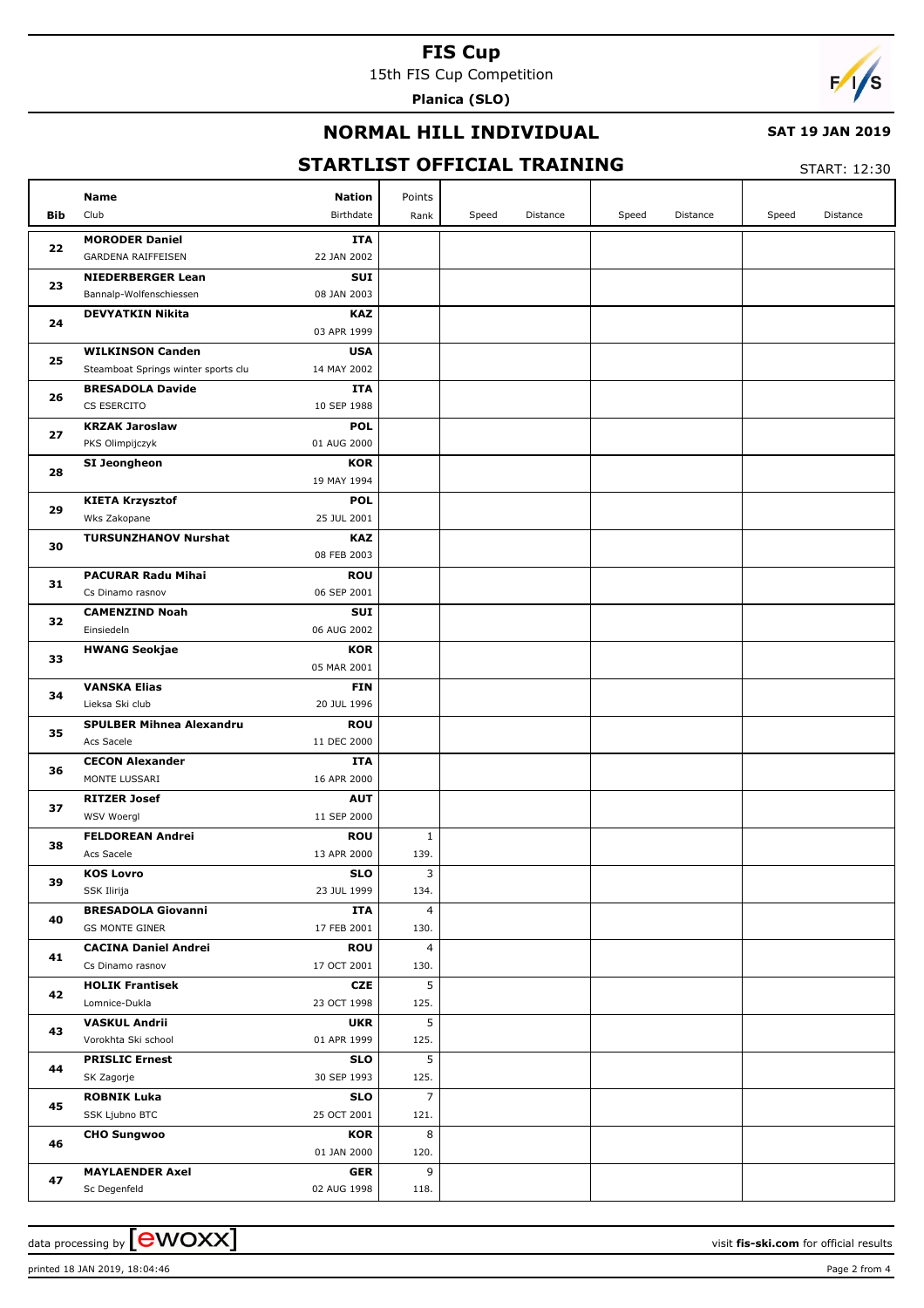15th FIS Cup Competition

**Planica (SLO)**



## **NORMAL HILL INDIVIDUAL**

#### **SAT 19 JAN 2019**

# **STARTLIST OFFICIAL TRAINING**

START: 12:30

|            | <b>Nation</b><br>Name                                                         | Points    |                   |                   |                   |
|------------|-------------------------------------------------------------------------------|-----------|-------------------|-------------------|-------------------|
| <b>Bib</b> | Club<br>Birthdate                                                             | Rank      | Speed<br>Distance | Speed<br>Distance | Speed<br>Distance |
| 48         | <b>VETELAINEN Jonne</b><br><b>FIN</b>                                         | 10        |                   |                   |                   |
|            | Kuusamon Era-veikot<br>12 JUL 2000                                            | 115.      |                   |                   |                   |
| 49         | <b>KALINICHENKO Vitaliy</b><br><b>UKR</b>                                     | 15        |                   |                   |                   |
|            | Vorokhta Ski School<br>09 AUG 1993                                            | 108.      |                   |                   |                   |
| 50         | <b>HAFNAR Mark</b><br><b>SLO</b>                                              | 19        |                   |                   |                   |
|            | Sk Triglav kranj<br>11 APR 2002                                               | 99.       |                   |                   |                   |
| 51         | <b>KAVILO Henri</b><br><b>FIN</b>                                             | 21        |                   |                   |                   |
|            | Puijon Hiihtoseura<br>05 JUL 1999                                             | 97.       |                   |                   |                   |
| 52         | <b>CHEN Zhe</b><br><b>CHN</b>                                                 | 25        |                   |                   |                   |
|            | 09 MAR 1993                                                                   | 90.       |                   |                   |                   |
| 53         | <b>HU Jingtao</b><br><b>CHN</b>                                               | 28        |                   |                   |                   |
|            | 02 NOV 2001                                                                   | 87.       |                   |                   |                   |
| 54         | <b>STOSEL Kacper</b><br><b>POL</b>                                            | 29        |                   |                   |                   |
|            | Azs Zakopane<br>07 JAN 2001                                                   | 86.       |                   |                   |                   |
| 55         | LI Chao<br><b>CHN</b>                                                         | 31        |                   |                   |                   |
|            | Jilin Inst. of Physical Education<br>07 SEP 1988                              | 81.       |                   |                   |                   |
| 56         | <b>RESINGER Peter</b><br><b>AUT</b>                                           | 32        |                   |                   |                   |
|            | SV Schwarzach<br>28 JUN 2000                                                  | 79.       |                   |                   |                   |
| 57         | <b>SAMEC Matevz</b><br><b>SLO</b>                                             | 32        |                   |                   |                   |
|            | 20 AUG 1997<br>SSK Ljubno BTC                                                 | 79.       |                   |                   |                   |
| 58         | <b>GIBSON Hunter</b><br><b>USA</b>                                            | 33        |                   |                   |                   |
| 59         | Norge Ski Club<br>30 MAR 2001                                                 | 77.       |                   |                   |                   |
|            | <b>GRILC Tjas</b><br><b>SLO</b>                                               | 33        |                   |                   |                   |
|            | Ssd Stol zirovnica<br>03 SEP 2001                                             | 77.       |                   |                   |                   |
| 60         | <b>SKUPIEN Damian</b><br><b>POL</b>                                           | 34        |                   |                   |                   |
|            | 21 SEP 1999<br>Ts Wisla zakopane                                              | 74.       |                   |                   |                   |
| 61         | <b>KARLEN Gabriel</b><br><b>SUI</b>                                           | 34        |                   |                   |                   |
|            | Gstaad<br>10 MAR 1994                                                         | 74.       |                   |                   |                   |
| 62         | <b>SCHLUETTER Anton</b><br><b>GER</b><br>20 OCT 1997<br>SC Motor Zella-Mehlis | 34        |                   |                   |                   |
|            |                                                                               | 74.<br>35 |                   |                   |                   |
| 63         | <b>GALIANI Mattia</b><br>ITA<br><b>GARDENA RAIFFEISEN</b><br>05 MAY 2002      | 73.       |                   |                   |                   |
|            | <b>WEIGEL Cedrik</b><br><b>GER</b>                                            | 37        |                   |                   |                   |
| 64         | 15 DEC 1998<br>SG Nickelhuette Aue                                            | 72.       |                   |                   |                   |
|            | ${\sf GER}$<br><b>SELL Adrian</b>                                             | 39        |                   |                   |                   |
| 65         | Sv Messstetten<br>28 APR 1998                                                 | 65.       |                   |                   |                   |
|            | <b>MOLNAR Florian</b><br><b>HUN</b>                                           | 39        |                   |                   |                   |
| 66         | Koszegi SE<br>14 MAR 2002                                                     | 65.       |                   |                   |                   |
|            | <b>MARUSIAK Yevhen</b><br><b>UKR</b>                                          | 47        |                   |                   |                   |
| 67         | Verkhovyna Ski school<br>16 MAR 2000                                          | 55.       |                   |                   |                   |
|            | <b>LACKNER Thomas</b><br><b>AUT</b>                                           | 51        |                   |                   |                   |
| 68         | 09 APR 1993<br>HSV Absam-Bergisel-Tirol                                       | 51.       |                   |                   |                   |
|            | <b>VODUSEK Lovro</b><br><b>SLO</b>                                            | 56        |                   |                   |                   |
| 69         | 28 DEC 2000<br>Ssk Ljubno btc                                                 | 49.       |                   |                   |                   |
|            | <b>GASIENICA Patrick</b><br><b>USA</b>                                        | 57        |                   |                   |                   |
| 70         | Norge Ski club<br>28 NOV 1998                                                 | 48.       |                   |                   |                   |
| 71         | <b>SCHARFFS Greyson</b><br><b>USA</b>                                         | 62        |                   |                   |                   |
|            | Park City Ski and Snowboard<br>21 DEC 2001                                    | 45.       |                   |                   |                   |
| 72         | <b>REISENAUER Janni</b><br><b>AUT</b>                                         | 63        |                   |                   |                   |
|            | 07 NOV 1997<br>TSU St. Veit-Salzburg                                          | 43.       |                   |                   |                   |
|            | <b>YANG Guang</b><br><b>CHN</b>                                               | 64        |                   |                   |                   |
| 73         | 11 MAY 1984                                                                   | 41.       |                   |                   |                   |

printed 18 JAN 2019, 18:04:46 Page 3 from 4

data processing by **CWOXX**  $\blacksquare$